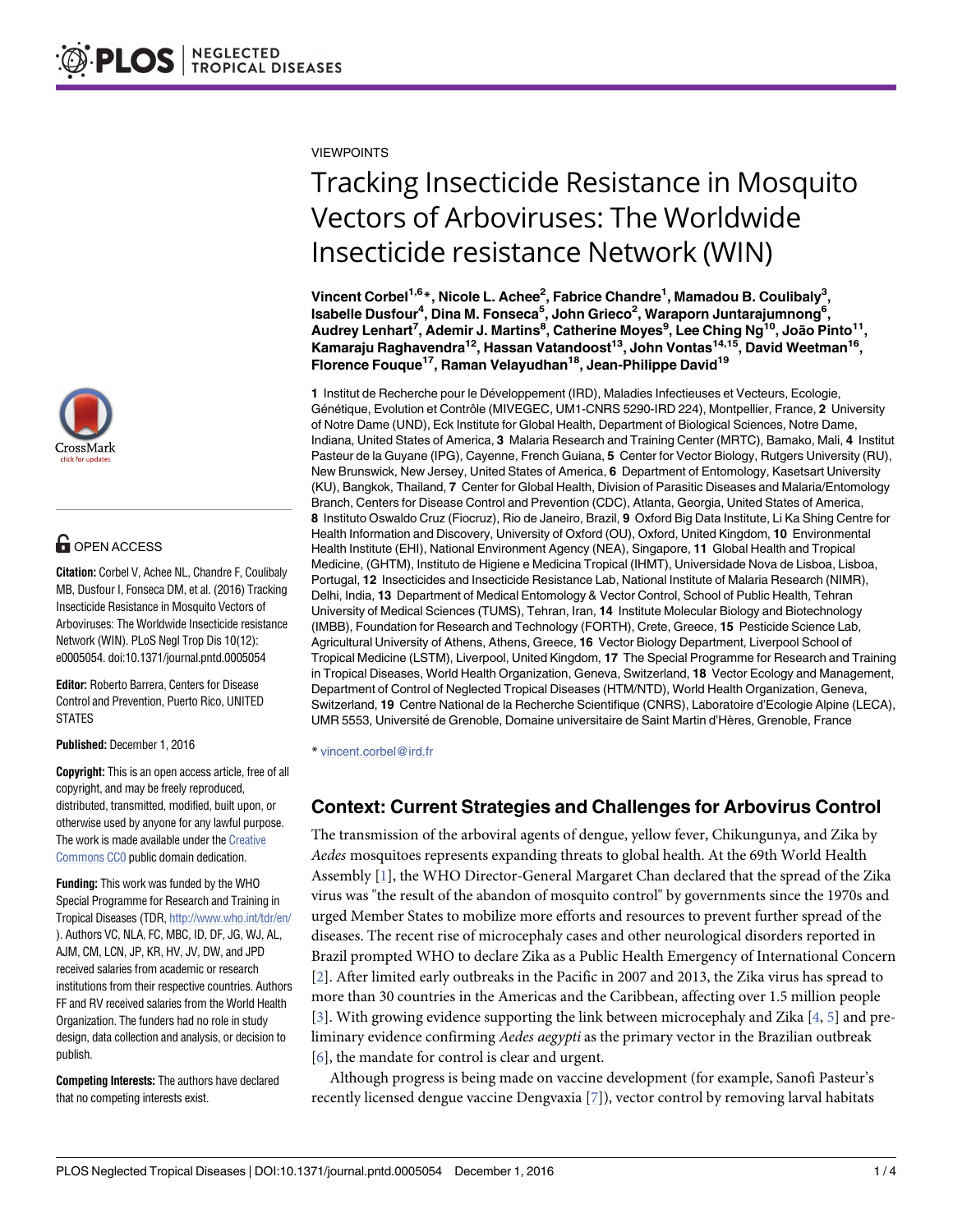<span id="page-1-0"></span>and using biological and chemical insecticides still remain the first line of defence against arboviruses [\[8](#page-2-0)]. Unfortunately, decades of efforts failed to consistently control *Aedes* mosquito populations and/or to curtail the cycle of epidemics. Control of adult mosquitoes using space spray applications of pyrethroids and organophospates in plural is fraught with complications, including high cost, slow operational response, low community buy-in, ineffective timing of application, and rather low efficacy and/or residual effect  $[9-11]$ . Furthermore, some countries have a lack of capacity in monitoring the use of public health insecticides for the control of arbovirus vectors [\[12\]](#page-2-0) that is essential for guiding pesticide management systems on appropriate use and reduction of risks to human health and environment.

In spite of the growing international concern, control of *Aedes*-borne arboviral diseases is hindered by financial constraints. An estimated US\$9,900,000,000 has been committed by international donor agencies for malaria control in endemic countries between 2002 and 2010 [\[13\]](#page-2-0). Conversely, vector control interventions targeting arbovirus vectors remain under the financial and logistical responsibility of national programmes, which are funded from national budgets with no sustained external funding sources. Research on the discovery of novel insecticides as well as new paradigms for mosquito control is ongoing [[14](#page-3-0)], but organized vector control still relies primarily on just two chemical classes of insecticides (namely pyrethroids and organophosphates). This is largely due to the perceived limitations in the public health market and lack of industry incentives. The use of the same insecticides for more than 40 years coupled with the extensive traffic of *Aedes* eggs has resulted in the worldwide spread of insecticide resistance [\[15\]](#page-3-0). Resistance is now considered by WHO as a major threat for the control of diseases transmitted by mosquitoes and has likely contributed to the reemergence and/or spread of arboviruses.

#### **The WIN Initiative: A Global Approach to Combat Insecticide Resistance in Arbovirus Vectors**

A coordinated approach is imperative to detect and manage insecticide resistance at the early stage and to deploy alternative strategies for vector control. Institutions and stakeholders have to collaborate in an integrated manner to improve the research and training capacity of national partners located in endemic areas and countries faced with outbreak. Supported by the WHO Special Programme for Research and Training in Tropical Diseases (TDR) and the Department of Neglected Tropical Diseases (NTDs) since March 2016, the Worldwide Insecticide resistance Network (WIN, <http://win-network.ird.fr>) brings together 16 internationally recognized institutions in vector research from Africa, the Eastern Mediterranean, Europe, South America, Southeast Asia, North America, and the Western Pacific to track insecticide resistance at a global scale. The overall goal of WIN is to provide WHO and Member States with evidence and expertise to support recommendations for resistance management and deployment of alternative arbovirus vector control methods. Specific objectives are to identify regions and countries where insecticide resistance may challenge mosquito control, to explore the mechanisms conferring resistance, and to predict further expansion. Such objectives will be achieved by producing in-depth reviews of insecticide resistance–related topics by internationally recognized experts.

#### **WIN Expectations: Capacity Building and Strengthening for Monitoring of Insecticide Resistance in Arbovirus Mosquito Vectors**

The WIN network will facilitate the engagement of scientists, stakeholders, members of the private and public sectors, and decision makers from around the world to share knowledge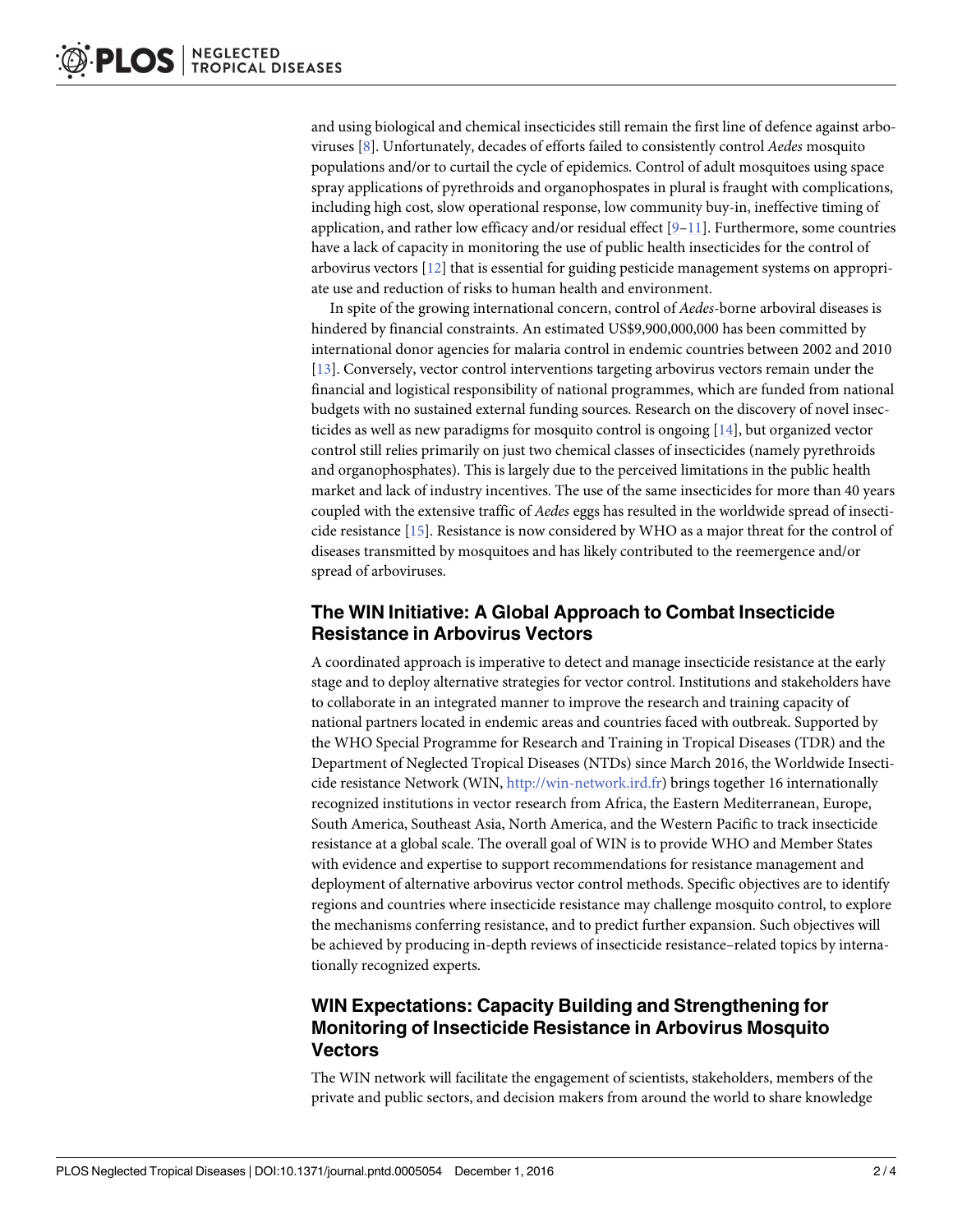<span id="page-2-0"></span>and ideas. An international workshop is planned in Rio de Janeiro, Brazil, on December 5–8th, 2016, to raise awareness and mobilize resources for strengthening the capacity of national authorities in arbovirus vector control and to facilitate basic and translational research with the scope to improve vector control and management of insecticide resistance [\(http://win-network.ird.fr](http://win-network.ird.fr)). The objectives of the workshop will be to (i) share knowledge and information on distribution, mechanisms, and impact of insecticide resistance in invasive mosquito vectors; (ii) review the new tools and strategies for the control of insecticide-resistant arbovirus vectors; (iii) promote private–public partnership for the development of new insecticide products; and (IV) guide national authorities in the development of strategic plans for vector control and sound management of pesticide use in public health. At the time of writing this article, ten countries have provided financial assistance or have pledged support to the WIN network, but long-term development and sustainability of this initiative will require further financial support.

#### **Acknowledgments**

We thank Claire DUROT (project manager of the WIN network) for her technical assistance.

#### **References**

- **[1](#page-0-0).** World Health Organization. Address by Dr Margaret Chan, Director-General, to the Sixty-ninth World Health Assembly. 2016. <http://www.who.int/dg/speeches/2016/wha-69/en/>
- **[2](#page-0-0).** World Health Organization. WHO statement on the first meeting of the International Health Regulations (2005) (IHR 2005) Emergency Committee on Zika virus and observed increase in neurological disorders and neonatal malformations. 2016. [http://www.who.int/mediacentre/news/statements/2016/1st](http://www.who.int/mediacentre/news/statements/2016/1st-emergency-committee-zika/en/)[emergency-committee-zika/en/](http://www.who.int/mediacentre/news/statements/2016/1st-emergency-committee-zika/en/)
- **[3](#page-0-0).** World Health Organization. Zika and potential complications. 12 february 2016. 2016. [http://www.who.](http://www.who.int/emergencies/zika-virus/situation-report/who-zika-situation-report-12-02-2016.pdf?ua=1) [int/emergencies/zika-virus/situation-report/who-zika-situation-report-12-02-2016.pdf?ua=1](http://www.who.int/emergencies/zika-virus/situation-report/who-zika-situation-report-12-02-2016.pdf?ua=1)
- **[4](#page-0-0).** Garcez PP, Loiola EC, Madeiro da Costa R, Higa LM, Trindade P, Delvecchio R, et al. Zika virus impairs growth in human neurospheres and brain organoids. Science. 2016; 352(6287):816–818. doi: [10.1126/](http://dx.doi.org/10.1126/science.aaf6116) [science.aaf6116](http://dx.doi.org/10.1126/science.aaf6116) PMID: [27064148](http://www.ncbi.nlm.nih.gov/pubmed/27064148)
- **[5](#page-0-0).** Miner JJ, Cao B, Govero J, Smith AM, Fernandez E, Cabrera OH, et al. Zika Virus Infection during Pregnancy in Mice Causes Placental Damage and Fetal Demise. Cell. 2016; 165(5):1081–1091. doi: [10.](http://dx.doi.org/10.1016/j.cell.2016.05.008) [1016/j.cell.2016.05.008](http://dx.doi.org/10.1016/j.cell.2016.05.008) PMID: [27180225](http://www.ncbi.nlm.nih.gov/pubmed/27180225)
- **[6](#page-0-0).** Vogel G. INFECTIOUS DISEASE. Mosquito hunters search for Zika vectors. Science. 2016; 352 (6290):1152–1153. doi: [10.1126/science.352.6290.1152](http://dx.doi.org/10.1126/science.352.6290.1152) PMID: [27257232](http://www.ncbi.nlm.nih.gov/pubmed/27257232)
- **[7](#page-0-0).** Durbin AP. A Dengue Vaccine. Cell. 2016; 166(1):1. doi: [10.1016/j.cell.2016.06.036](http://dx.doi.org/10.1016/j.cell.2016.06.036) PMID: [27368091](http://www.ncbi.nlm.nih.gov/pubmed/27368091)
- **[8](#page-1-0).** World Health Organization. Dengue: Guidelines for diagnosis, treatment, prevention and control. 2009. <http://www.who.int/tdr/publications/documents/dengue-diagnosis.pdf?ua=1>
- **[9](#page-1-0).** Esu E, Lenhart A, Smith L, Horstick O. Effectiveness of peridomestic space spraying with insecticide on dengue transmission; systematic review. Trop Med Int Health. 2010; 15(5):619-631. doi: [10.1111/j.](http://dx.doi.org/10.1111/j.1365-3156.2010.02489.x) [1365-3156.2010.02489.x](http://dx.doi.org/10.1111/j.1365-3156.2010.02489.x) PMID: [20214764](http://www.ncbi.nlm.nih.gov/pubmed/20214764)
- **10.** George L, Lenhart A, Toledo J, Lazaro A, Han WW, Velayudhan R, et al. Community-Effectiveness of Temephos for Dengue Vector Control: A Systematic Literature Review. PLoS Negl Trop Dis. 2015; 9 (9):e0004006. doi: [10.1371/journal.pntd.0004006](http://dx.doi.org/10.1371/journal.pntd.0004006) PMID: [26371470](http://www.ncbi.nlm.nih.gov/pubmed/26371470)
- **[11](#page-1-0).** Horstick O, Runge-Ranzinger S, Nathan MB, Kroeger A. Dengue vector-control services: how do they work? A systematic literature review and country case studies. Trans R Soc Trop Med Hyg. 2010; 104 (6):379–386. doi: [10.1016/j.trstmh.2009.07.027](http://dx.doi.org/10.1016/j.trstmh.2009.07.027) PMID: [20400169](http://www.ncbi.nlm.nih.gov/pubmed/20400169)
- **[12](#page-1-0).** Gubler DJ. The global emergence/resurgence of arboviral diseases as public health problems. Arch Med Res. 2002; 33(4):330–342. PMID: [12234522](http://www.ncbi.nlm.nih.gov/pubmed/12234522)
- **[13](#page-1-0).** Snow RW, Okiro EA, Gething PW, Atun R, Hay SI. Equity and adequacy of international donor assistance for global malaria control: an analysis of populations at risk and external funding commitments. Lancet. 2010; 376(9750):1409–1416. doi: [10.1016/S0140-6736\(10\)61340-2](http://dx.doi.org/10.1016/S0140-6736(10)61340-2) PMID: [20889199](http://www.ncbi.nlm.nih.gov/pubmed/20889199)